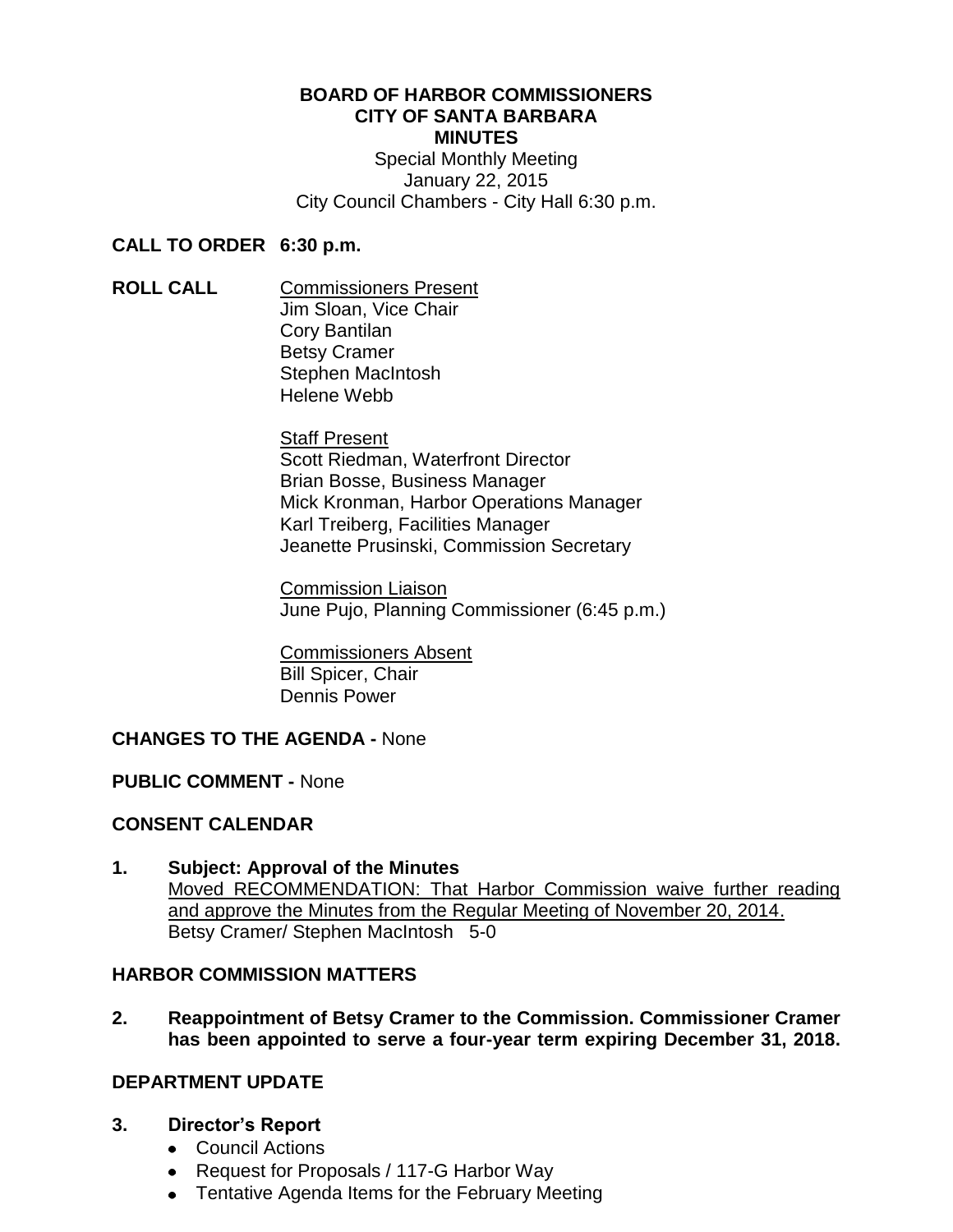Harbor Commission Minutes January 22, 2015 Page 2

#### **4. Facilities Report**

- Federal Channel Dredging
- Marina 4A Endtie Project
- Marina One Replacement Project Phase 5

#### **5. Harbor Operations Report**

- December Storm Slams the Waterfront
- Parade of Lights Recap
- Commercial Fishing Slip Lottery

### **NEW BUSINESS**

### **6. Business Activity Permit with Santa Barbara Adventure Company**

Scott Riedman reported on the request from Santa Barbara Adventure Company to expand the scope of its Business Activity Permit to include guided Stand Up Paddleboard excursions.

Public Comment:

o Michael Cohen, Owner of Santa Barbara Adventure Company, supports the recommendation. Mr. Cohen thanked the subcommittee and states that the compromise of launching from West Beach is a good solution. He also states that the guided trips are safer and not part of the congestion problem.

Moved B. Approve the addition of guided Stand Up Paddleboard tours to Santa Barbara Adventure Company's Business Activity Permit, provided the guided tours use West Beach to launch and land the SUPs. Betsy Cramer/ Cory Bantilan 5-0

#### **7. West Beach Outrigger Permits**

Mick Kronman reported on proposed amendments to City Council Resolution 14- 048 related to distribution of annual West Beach outrigger, sailboat, rowing dory and surf ski permits.

Public Comment:

- o Cherie Topper, Santa Barbara outrigger community. Ms. Topper supports the proposed changes.
- o Holly Sherwin, Santa Barbara Outrigger Canoe Club. Ms. Sherwin supports the proposed changes.
- o Dan Jahns, Kaizoku Outrigger Club. Mr. Jahns supports the proposed changes.

Moved B. Recommend City Council approval of amendments and incorporation into Council Resolution.

Cory Bantilan/ Stephen MacIntosh 5-0